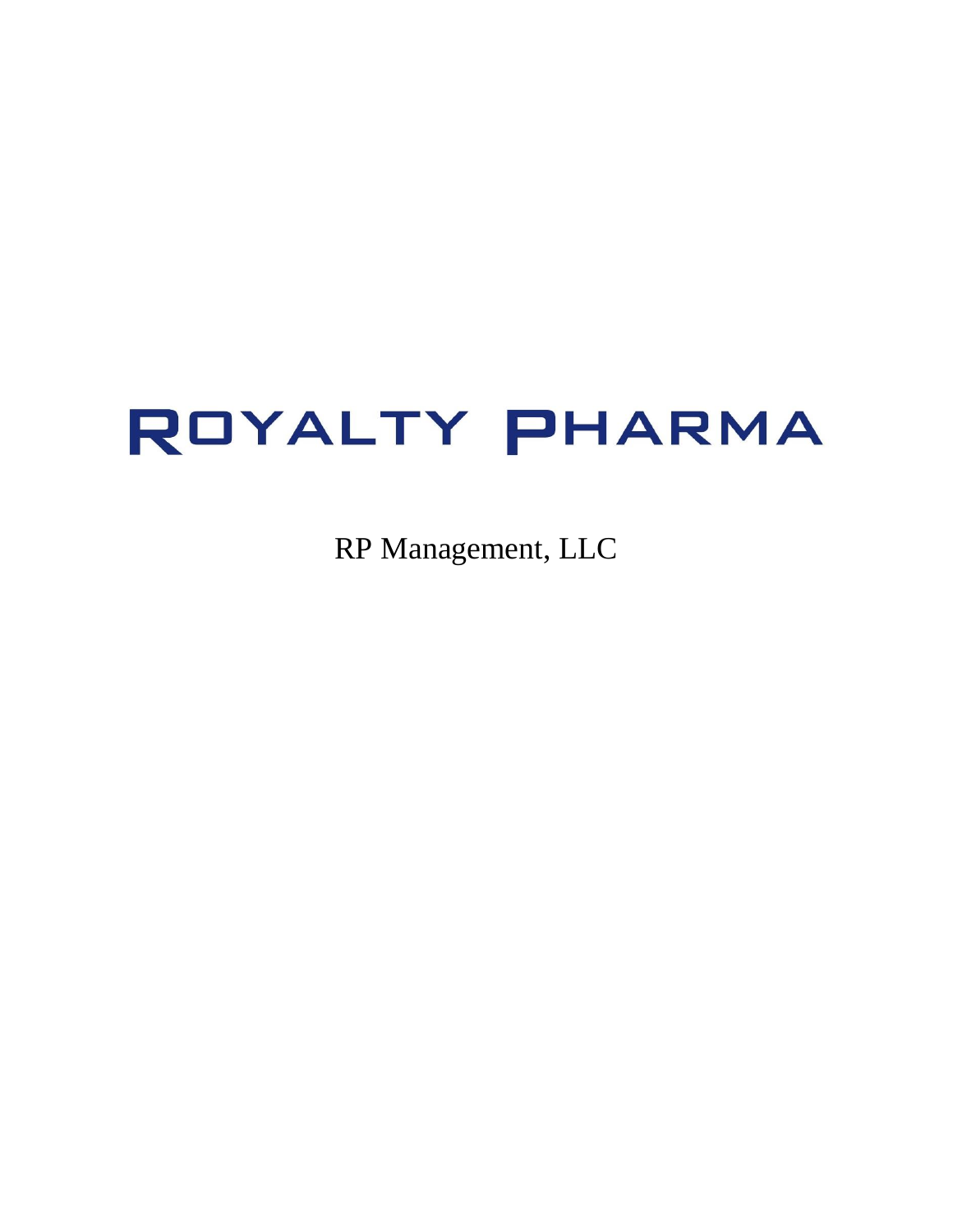# **Table of Contents**

| I.   | POLICY PROHIBITING DISCRIMINATION, HARASSMENT AND RETALIATION. 2 |                                                     |  |
|------|------------------------------------------------------------------|-----------------------------------------------------|--|
|      | А.                                                               | Non-Discrimination & Equal Employment Opportunity 2 |  |
|      | <b>B.</b>                                                        |                                                     |  |
|      | C.                                                               |                                                     |  |
|      | D.                                                               |                                                     |  |
|      | Е.                                                               |                                                     |  |
|      | F.                                                               |                                                     |  |
| П.   |                                                                  |                                                     |  |
| Ш.   |                                                                  |                                                     |  |
| IV.  |                                                                  |                                                     |  |
| V.   |                                                                  |                                                     |  |
| VI.  |                                                                  |                                                     |  |
| VII. |                                                                  |                                                     |  |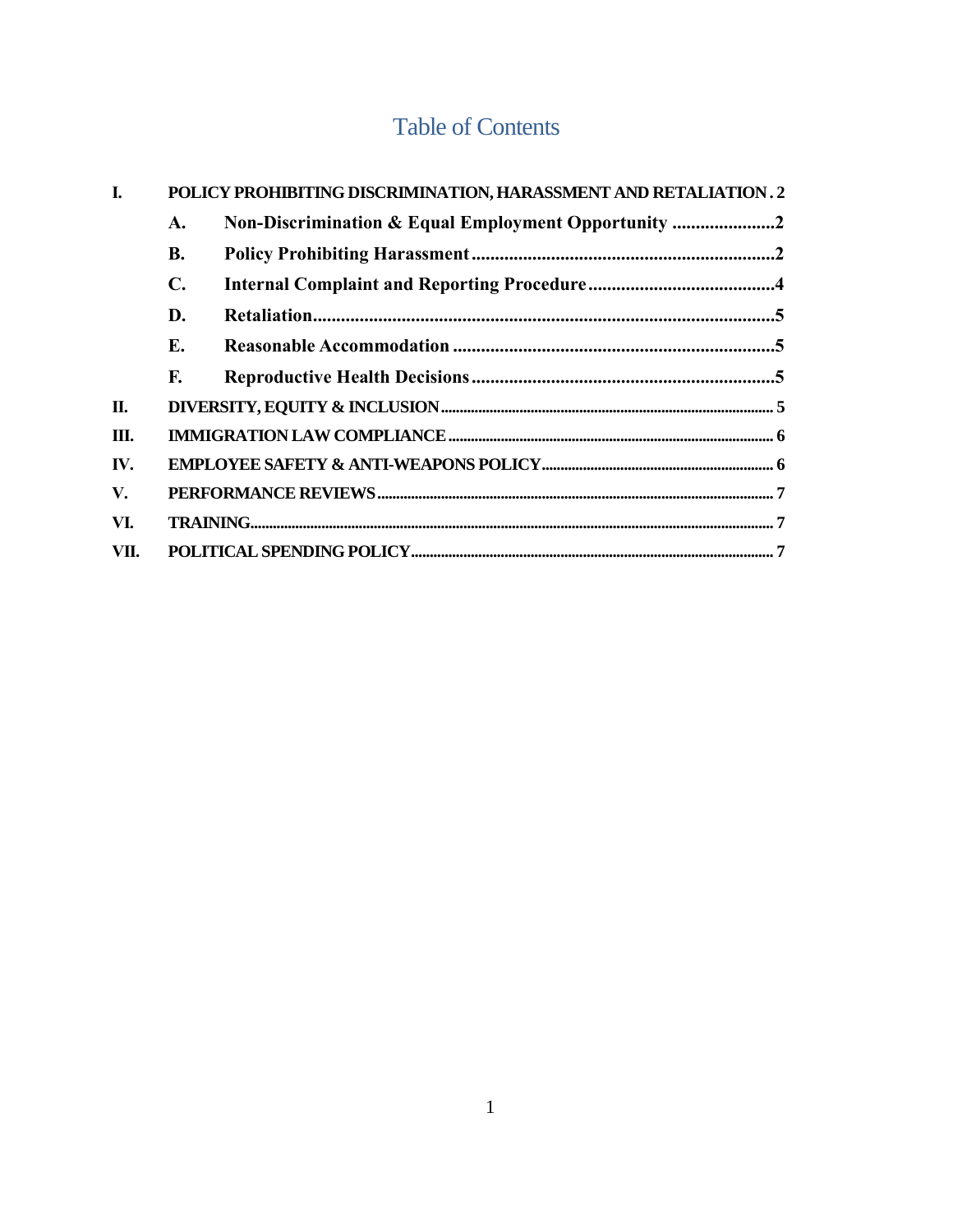#### <span id="page-2-0"></span>**I. POLICY PROHIBITING DISCRIMINATION, HARASSMENT AND RETALIATION**

#### <span id="page-2-1"></span>**A. Non-Discrimination & Equal Employment Opportunity**

Royalty Pharma provides equal employment opportunity for all applicants and employees. Royalty Pharma does not discriminate on the basis of race, color, religion, sex (including pregnancy, childbirth, or related medical conditions), gender identity, national origin, citizenship, age, physical or mental disability, legally protected medical condition or information, familial status, military caregiver status, veteran status, marital status, domestic partner status, sexual orientation, or any other characteristic protected by applicable law.

Royalty Pharma does not tolerate discrimination against an employee or applicant by a supervisor, fellow employee, vendor, contractor, intern, customer, investor, or any other person or entity for any reason prohibited by law, including, but not limited to, the employee's or applicant's race, color, religion, sex (including pregnancy, childbirth, or related medical conditions), gender identity, national origin, citizenship, age, physical or mental disability, legally protected medical condition or information, familial status, military caregiver status, veteran status, marital status, domestic partner status, sexual orientation, or other protected status.

#### <span id="page-2-2"></span>**B. Policy Prohibiting Harassment**

Royalty Pharma also is committed to maintaining a work environment that is free of unlawful harassment. Harassment is a form of discrimination and is unlawful under federal law (including Title VII of the Civil Rights Act of 1964), state law (including the New York State Human Rights Law), and local law (including the New York City Human Rights Law). Harassment generally consists of unwelcome conduct, whether verbal, physical, or visual, based upon an individual's protected status. Royalty Pharma requires the assistance of all its personnel to ensure the work environment remains harassment-free.

Sexual harassment includes harassment based on sex, sexual orientation, gender identity, and the status of being transgender, and can occur between any individuals, regardless of their sex or gender. Sexual harassment can include unwelcome or unwanted sexual advances, requests for sexual favors, and other conduct of a sexual nature when (1) submission to this conduct is explicitly or implicitly linked to decisions affecting hiring, evaluation, promotion, or other aspects of employment, (2) such conduct is made either explicitly or implicitly a term or condition of employment, or (3) such conduct interferes with an individual's employment or job performance or creates an intimidating, offensive, or hostile work environment, even if the complaining individual is not the target of the underlying conduct.

While most of the policies in this Handbook apply only to Royalty Pharma employees, Royalty Pharma's Policy Prohibiting Harassment (and its Retaliation Policy and Complaint Procedure, described below) apply to non-employees as well, including individual consultants, temporary agency employees, vendors, contractors, and others who may visit Royalty Pharma's offices, such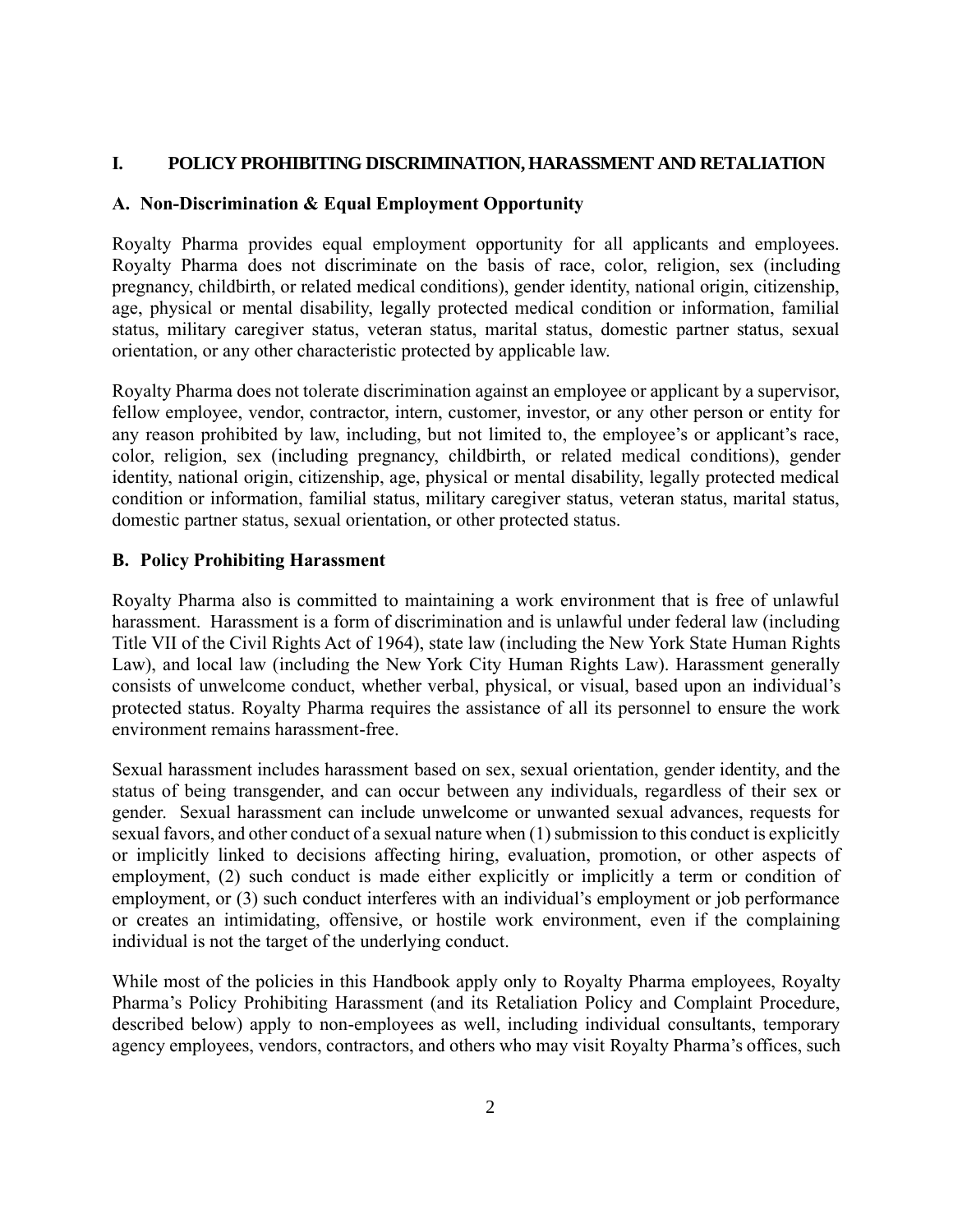as investors and prospective investors (collectively, "Non-Employees"). Royalty Pharma does not tolerate harassment perpetrated by or against any such Non-Employees.

Royalty Pharma's Policy Prohibiting Discrimination, Harassment and Retaliation is specifically designed to be broader than the law and to prohibit unwelcome conduct even if such conduct would not form the basis of a legal claim. Examples of prohibited behavior include but are not limited to:

- Derogatory comments, epithets, slurs, or jokes based on or relating to an individual's protected status;
- Unwelcome sexual flirtations, advances, or propositions, or unwelcome sexual innuendo, pranks, or gossip;
- An offer of an employment-related benefit, or threat of an adverse employment action, tied to submission to sexual advances;
- Physical advances of a sexual nature, including touching, kissing, hugging, pinching, patting, grabbing, or brushing against another person's body;
- Display of discriminatory or sexually suggestive posters, cartoons, drawings, screen savers, videos, images, or objects;
- Suggestive, obscene, or otherwise hostile notes, letters, emails, texts, messages, social media posts, or invitations related to a protected characteristic;
- Visual conduct related to a protected characteristic, such as leering or making sexual gestures;
- Sabotaging work product, bullying, name-calling, interfering with or destroying someone's work area, or otherwise interfering with an individual's work or work environment based on his or her protected characteristic;
- Stereotyping, including assuming or suggesting that people of a particular protected category act or look (or should act or look) in a particular manner;
- Comments about an individual's body, or sexually degrading words to describe an individual; and
- Making or threatening reprisal after an internal or external complaint of discrimination or harassment.

Harassment can occur either within or outside of Royalty Pharma's workplace, including at work assignments off-site, on company travel, at company-related social functions, or while otherwise interacting with Royalty Pharma personnel. Harassing conduct can include a series of incidents or a single incident.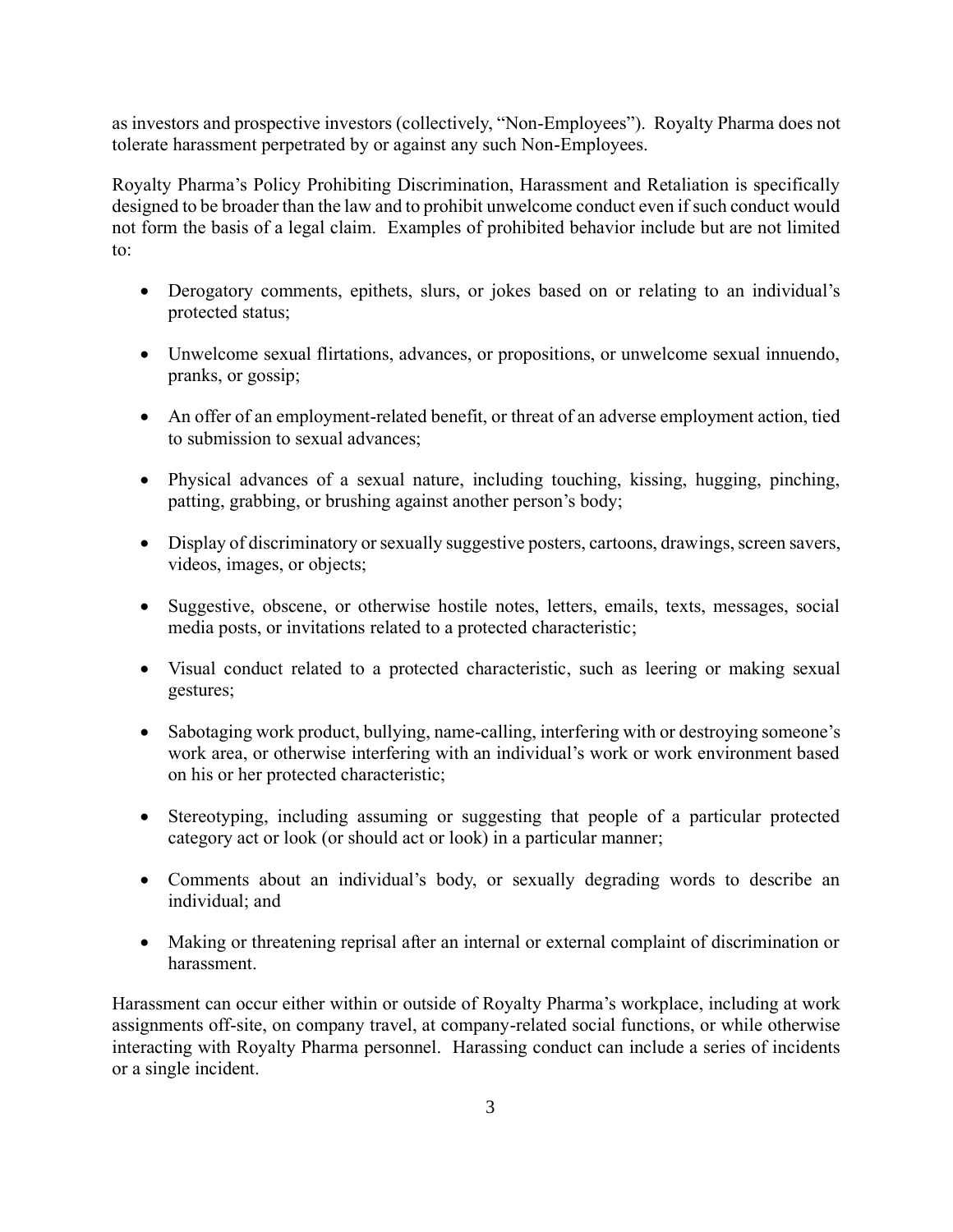Any Royalty Pharma employee who engages in harassment, whether within or outside of the workplace, will be subject to disciplinary action, up to and including termination. Royalty Pharma also will take appropriate corrective action with respect to harassment by any Non-Employee, to ensure the improper activity ceases. Any Royalty Pharma managers or supervisors who know or should know that harassment has occurred, but who fail to report such harassment as noted below, will be subject to disciplinary action, up to and including termination.

Every employee is required, under New York State Human Rights Law, to undergo annual sexual harassment training, which Royalty Pharma currently offers online.

#### <span id="page-4-0"></span>**C. Internal Complaint and Reporting Procedure**

Royalty Pharma cannot prevent or remedy discrimination or harassment unless it knows about it. If you believe that you have experienced or witnessed discrimination or harassment of any type, or have been retaliated against in any way, you must promptly notify the Head of Human Capital or the Chief Compliance Officer. Reports of harassment, discrimination, and retaliation may be made orally or in writing.

It is Royalty Pharma's policy to promptly, thoroughly, and impartially investigate all good faith complaints (whether made orally or in writing), in a manner that is fair to all parties. Such an investigation will be tailored to the specific facts, issues, and circumstances, but may include interviews of the complaining individual, the alleged harasser(s), and/or relevant witnesses, and/or the review of relevant documents. Royalty Pharma will complete such investigations in a timely manner, and take appropriate corrective action if a violation of Royalty Pharma's policy is found to have occurred. All individuals are required to cooperate with any internal investigation. Royalty Pharma will keep complaints and the resolution of such complaints confidential to the extent practicable, subject to its obligation to conduct an appropriate investigation and take appropriate disciplinary action against employees who violate its policies.

Aside from reporting internally, you may report harassment to certain government agencies, including the Equal Employment Opportunity Commission ("EEOC") (at (800) 669-4000 or [https://www.eeoc.gov/employees/charge.cfm\)](https://www.eeoc.gov/employees/charge.cfm), the New York State Division on Human Rights ("NYSDHR") (at (888) 392-3644 or [https://dhr.ny.gov/complaint\)](https://dhr.ny.gov/complaint), and the New York City Commission on Human Rights ("NYCCHR") (at (212) 416-0197 or [https://www1.nyc.gov/site/cchr/enforcement/complaint-process.page\)](https://www1.nyc.gov/site/cchr/enforcement/complaint-process.page). Complaints of sexual harassment generally must be made to the EEOC within 300 days of the alleged harassment and to the NYSDHR and NYCCHR within three (3) years of the alleged harassment. Victims of harassment also may pursue claims in arbitration or in federal or state court, depending on whether they are bound by an enforceable agreement requiring the arbitration of such disputes. Victims of harassment may be entitled to relief, including monetary damages, injunctive relief, attorneys' fees and fines. Individual harassers also may be subject to liability in harassment claims. If the harassment involves assault, physical touching, coerced physical confinement, or coerced sex acts, victims also may contact the New York Police Department (at 311, 911, or [https://www1.nyc.gov/site/nypd/about/about-nypd/email-the-commissioner.page\)](https://www1.nyc.gov/site/nypd/about/about-nypd/email-the-commissioner.page).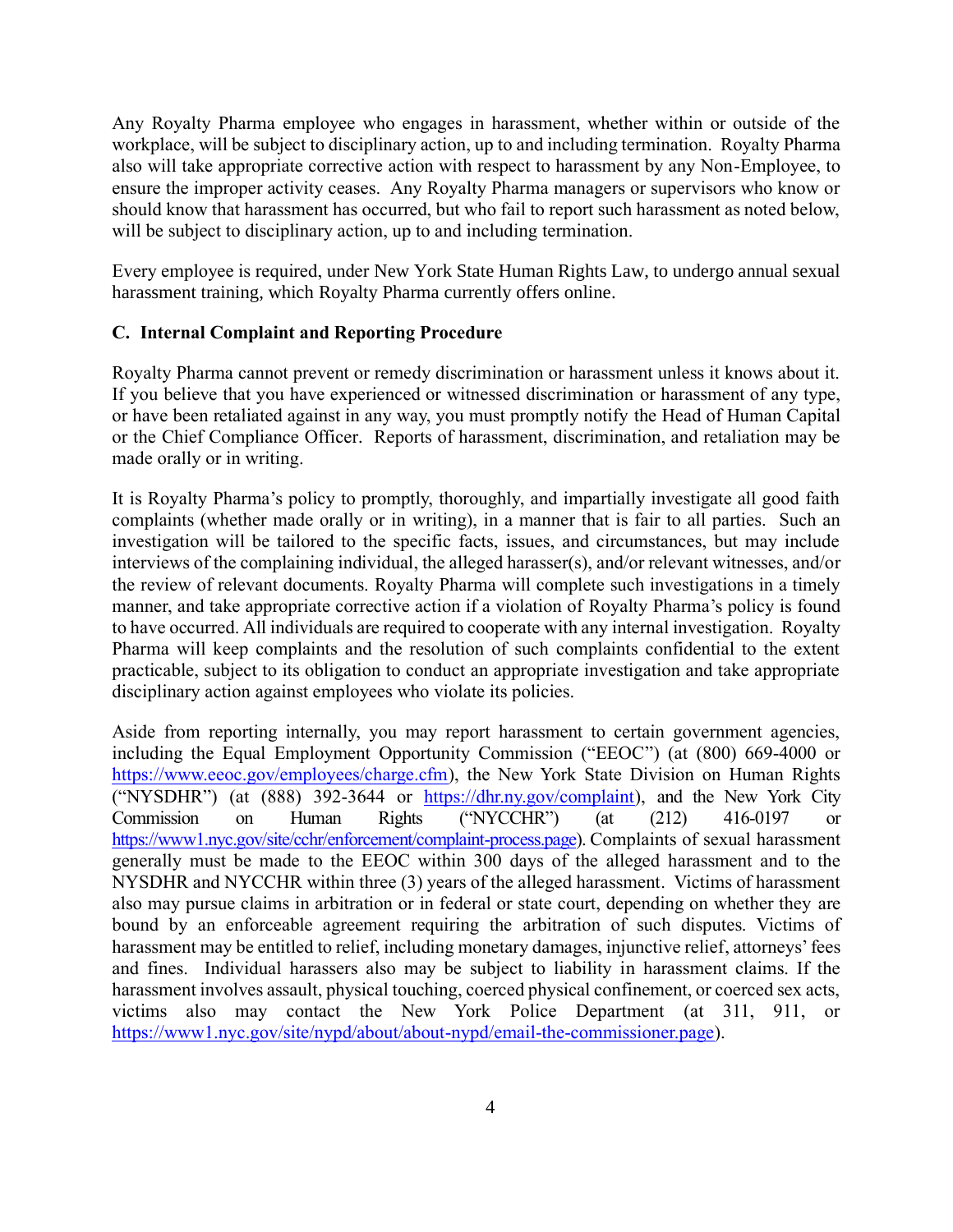#### <span id="page-5-0"></span>**D. Retaliation**

Royalty Pharma strictly prohibits retaliation against any individual for engaging in Protected Activity. For purposes of this Policy, Protected Activity includes (1) making a good faith complaint of discrimination, harassment, or retaliation, even if such complaint ultimately is not found to be substantiated, (2) testifying, providing information, or otherwise participating in a proceeding regarding alleged discrimination, harassment, or retaliation, or in a Company or government agency investigation of such a matter, (3) opposing discrimination, harassment, or retaliation, including against another employee, or (4) encouraging another individual to report discrimination, harassment, or retaliation. Royalty Pharma also strictly prohibits employees and Non-Employees from discouraging another individual from making a complaint or otherwise engaging in Protected Activity.

If you feel that you have been retaliated against for engaging in any Protected Activity, you must promptly report such retaliation in accordance with the Complaint Procedure described above. An employee who engages in retaliatory conduct in violation of this policy will be subject to disciplinary action, up to and including termination. Royalty Pharma also will take appropriate corrective action with respect to any retaliation by a Non-Employee.

#### <span id="page-5-1"></span>**E. Reasonable Accommodation**

Royalty Pharma is committed to providing reasonable accommodations to qualified individuals in accordance with applicable federal, state, and local law. Accommodations may be available for an employee's disability, pregnancy, childbirth-related conditions, or religious observance, unless the accommodation would cause an undue hardship to Royalty Pharma. Individuals seeking a reasonable accommodation should make a request to the Head of Human Capital.

#### <span id="page-5-2"></span>**F. Reproductive Health Decisions**

In accordance with governing law, Royalty Pharma will not discriminate against an employee because of the employee's or his or her dependents' reproductive health decision-making ("RHD"), including but not limited to the decision to use or access a particular drug, device, or medical service. Royalty Pharma also will not retaliate against employees for asserting rights under applicable RHD law, nor will it access an employee's personal information regarding the employee's or his or her dependents' reproductive health decision-making without the employee's prior written consent. Remedies for violations of the New York State RHD law may include monetary damages, injunctive relief and attorneys' fees and costs.

#### <span id="page-5-3"></span>**II. DIVERSITY, EQUITY & INCLUSION**

At Royalty Pharma, we strive to create an environment where employees feel empowered to bring their full and authentic selves to work. In support of this goal, it is our firm's policy to:

• Maintain a work environment where innovation is encouraged by drawing on different perspectives, experiences and ideas;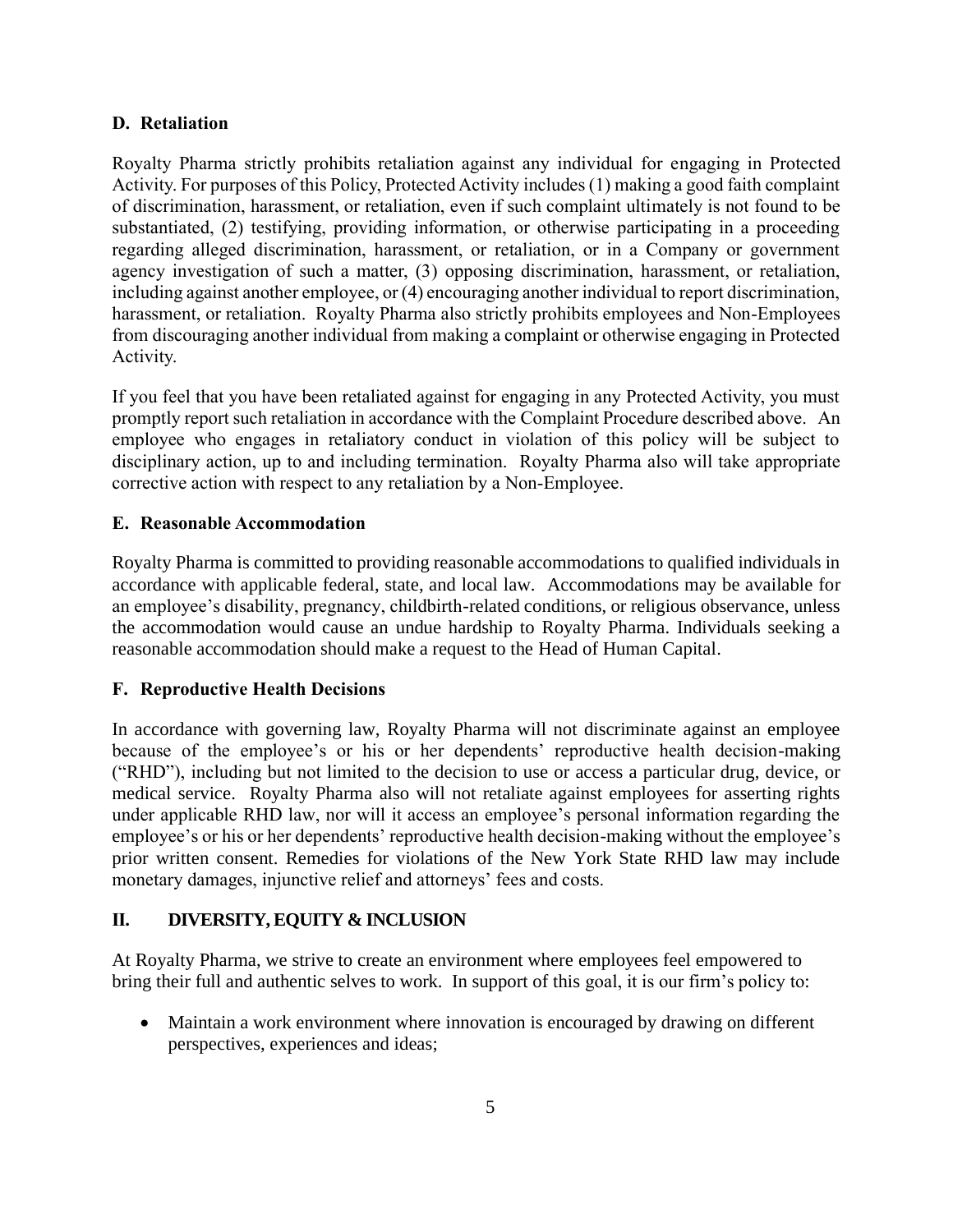- Ensure a workplace culture where all employees feel welcomed and valued for who they are and for their unique contribution(s) to Royalty Pharma;
- Vigorously enforce Royalty Pharma's equal employment opportunity, nondiscrimination, non-harassment, and non-retaliation policies (set forth in this Handbook);
- Recruit candidates from diverse backgrounds and lawfully expand advancement opportunities for diverse employees; and
- Encourage supervisors to foster an inclusive environment where employees share diverse perspectives and viewpoints.

Royalty Pharma has partnered with a consultant to prepare a DEI strategy and the development and implementation of supporting initiatives, which may include professional development activities such as workshops or training.

# <span id="page-6-0"></span>**III. IMMIGRATION LAW COMPLIANCE**

Royalty Pharma does not unlawfully discriminate based on citizenship or national origin. In compliance with the Immigration Reform and Control Act of 1986, each new employee, as a condition of employment, must complete the Employment Eligibility Verification Form I-9 and present proper documentation establishing identity and employment eligibility. Current employees whose work authorization has expired also will be required to complete a new I-9 form.

Employees with questions regarding immigration law issues are encouraged to contact Royalty Pharma's Head of Human Capital. Employees may raise questions or complaints about immigration law compliance without fear of reprisal.

## <span id="page-6-1"></span>**IV. EMPLOYEE SAFETY & ANTI-WEAPONS POLICY**

Royalty Pharma is committed to providing a safe and healthy work environment for employees and all visitors. We comply with all applicable occupational health and safety laws with the goal of minimizing exposure to health and safety risks. Royalty Pharma appreciates employee participation in maintaining safe and healthy working conditions and adhering to practices and procedures designed to prevent injury and illness, including but not limited to:

- Exercising maximum care and good judgment at all times to prevent accidents and injuries;
- Reporting to a supervisor or seeking first aid for all injuries, regardless of how minor;
- Immediately reporting unsafe conditions, equipment, or practices to a supervisor;
- Conscientiously observing all safety rules and regulations at all times;
- Refraining from smoking in any indoor areas; and
- Complying with safety drills.

Royalty Pharma will not tolerate any acts or threats of violence by an employee or any third party either on our premises or while such individual is engaged in business with or on behalf of Royalty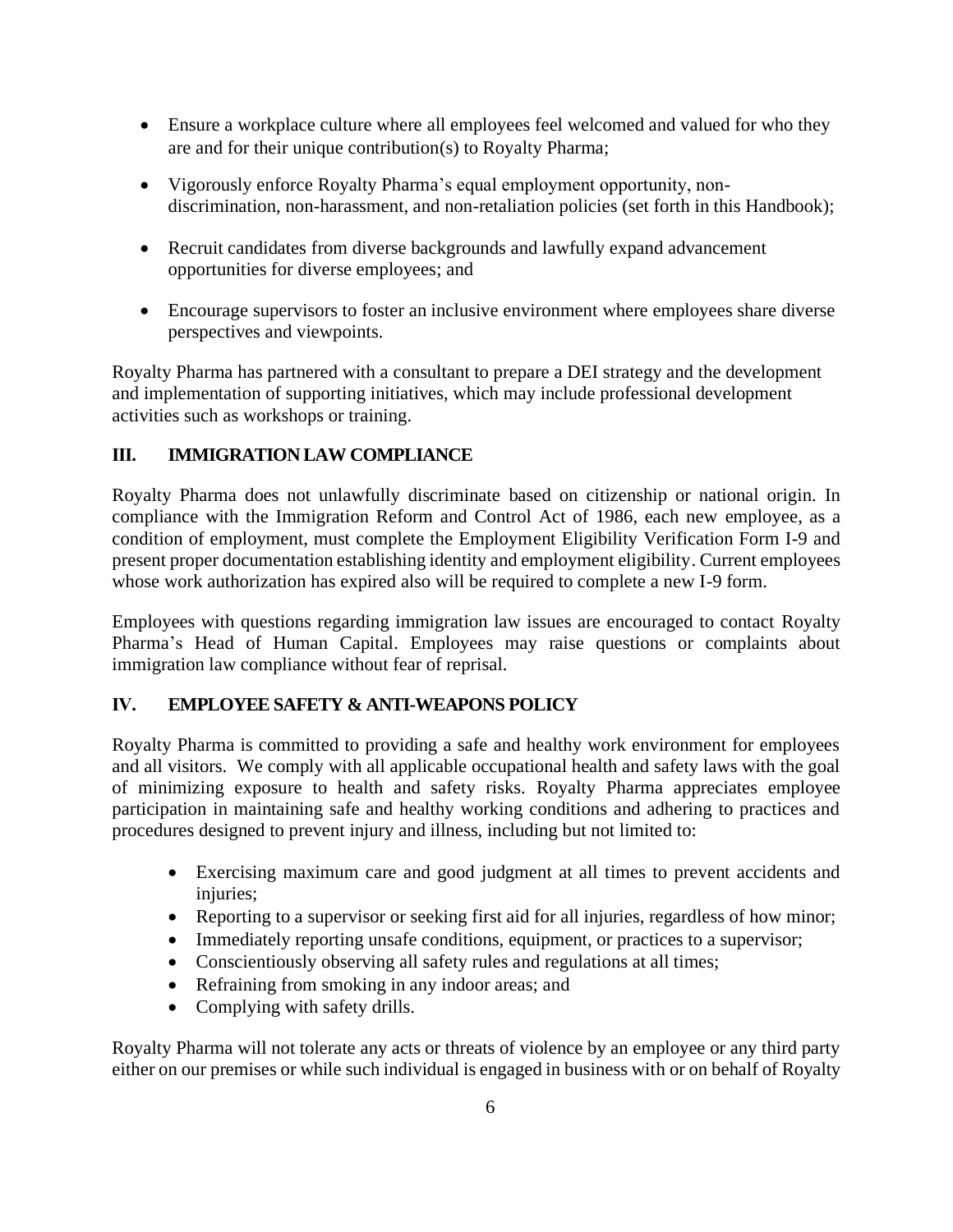Pharma. Firearms or other weapons, whether concealed or carried openly, and other hazardous devices or substances are strictly prohibited on Royalty Pharma's premises. An employee who witnesses or otherwise learns of violence, the threat of violence, or any suspicious workplace activity involving employees or any third party must immediately contact the Head of Human Capital. It is a violation of our policy to retaliate against any employee who makes a report in good faith under this policy. An employee who retaliates against someone who has reported a violation of this policy in good faith may be subject to disciplinary action, up to and including termination.

#### <span id="page-7-0"></span>**V. PERFORMANCE REVIEWS**

Royalty Pharma realizes that a one-size-fits-all approach does not exist in evaluating employee's performance and ensuring that lines of communication are open. Managers are expected to routinely check-in to determine if help is needed or if a different course of action should be considered. This regular interaction and two-way dialogue allows for the growth of the employee and the manager, which helps strengthen the team and culture of Royalty Pharma.

#### <span id="page-7-1"></span>**VI. TRAINING**

Royalty Pharma has engaged a consultant with 20+ years of experience to assist us in creating a Learning & Development program for all employees and managers. We recognize the importance of investing in its most important resource: its human capital. Royalty Pharma is committed to creating a culture where everyone is encouraged to better themselves, whether it be fine-tuning an operational skill-set or learning the softer skills that will develop better managing skills.

## <span id="page-7-2"></span>**VII. POLITICAL SPENDING POLICY**

#### *Campaign Contributions*

To ensure compliance with Rule 206(4)-5 as well as any other applicable federal, state and local restrictions, Royalty Pharma has adopted the following policies. Employees are prohibited from contributing or causing anyone else to contribute to any federal, state, or local government official or candidate for federal, state, or local office without prior approval by the Compliance Officer. This includes indirect contributions through a spouse or child living at home. Pre-approval is also required for solicitations on behalf of any federal, state, or local level political campaign, contributions to Political Action Committees related to the above, contributions to incumbent state/local office holders running for federal office and contributions to national, state, or local party committees.

Pre-approval is required for any of the following contributions:

- i) contributing to, maintaining, or forming a federal, state, or local political action committee or contributing to a national, state, or local political party; and
- ii) political coordinating or soliciting any person or political action committee to make (a) a contribution to an official of a federal, state, or local government entity or (b) a payment to a national, state, or local political party.